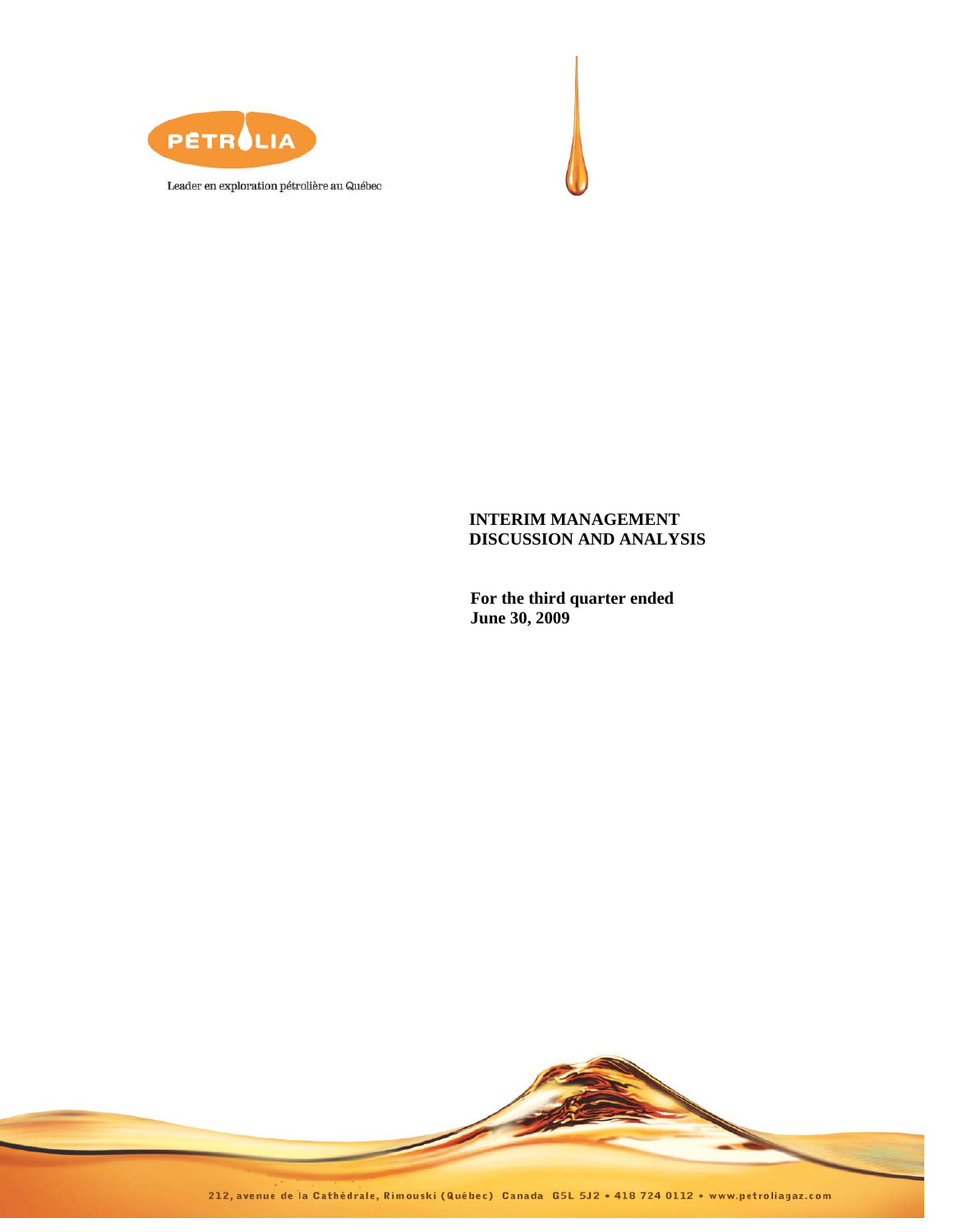## **INTERIM MANAGEMENT DISCUSSION AND ANALYSIS FOR THE THIRD QUARTER ENDED JUNE 30, 2009**

This interim management discussion and analysis complies with Rule 51-102A of the Canadian Securities Administrators regarding continuous disclosure for reporting issuers. It is an addition and supplement to the quarterly financial statements and should be read in conjunction with them and in parallel with the audited financial statements for fiscal years ended September 30, 2008 and 2007, and the annual management report when required. It presents the view of Management on current Company activities and financial results, as well as a preview of the activities during the coming months.

# **1.1 DATE**

This management discussion and analysis for the three-month period ended June 30, 2009, is prepared as at August 18, 2009.



# **1.2 NATURE OF ACTIVITIES AND OVERALL PERFORMANCE**

The Company is incorporated under Part 1A of the Quebec Companies Act. It has been listed on the TSX Venture Exchange since February 16, 2005. Exploration and development of oil and gas properties are the Company's primary activities. Moreover, as part of achieving these objectives, the Company is called upon to enter into partnership agreements specific to the oil and gas industry.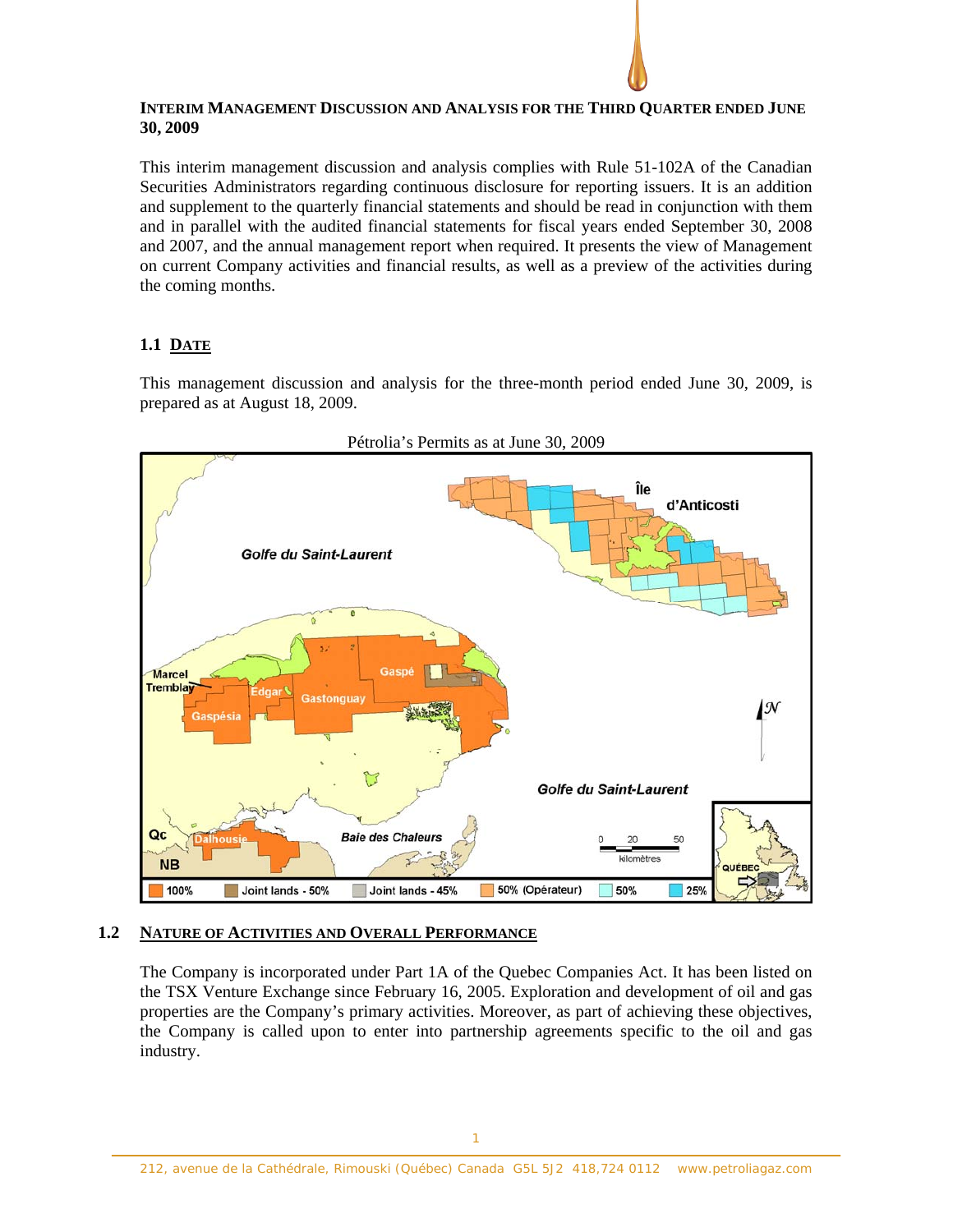

Pétrolia owns interests in mineral properties covering 15,000 km² (3.7 million acres), or about 18% of the total area of Quebec under lease. These leases, which are mainly located on the Gaspé Peninsula and Anticosti Island, are considered to be highly prospective, representing about 70% of Quebec's onshore petroleum potential.

During this quarter, the Company's focused its efforts on selecting drilling targets and assessing the technical work in order to perform it. This work should allow Pétrolia to achieve its 2009 goals: to drill and to produce. Recall that Pétrolia has set a corporate goal of producing 5% of the oil consumed in Quebec within four years.

# **1.2.1 FINANCING AND INCOME**

The Company's current income consists mainly of interest earnings, since the Company is still in the exploration stage. It obtains its funding by issuing securities and partnerships.

During the third quarter, the Company carried out exploration work totalling \$275,077, including \$15,303 on behalf of a partner. The net loss for the quarter was \$135,103 (\$0.0033 per share) compared to a net profit of \$1,487,502 (\$0.0448 per share) for the corresponding quarter of the previous year. This difference is explained by the recording of a \$70,000 gain in 2009 compared to \$1,590,000 in 2008.

The Company issued no shares during the quarter.

### **1.3 STRATEGY AND OUTLOOK**

Pétrolia's current strategy is very simple: to drill. In parallel, the Company is engaged in ongoing discussions with its current partners and is also seeking new partners to support further exploration and drilling on its other properties.

On July 30, Pétrolia became the operator for the Haldimand Project. The signing of this amendment to the agreement of May 6, 2008 is the outcome of lengthy negotiations. It represents a major step in the advancement of Pétrolia's business strategy, which is primarily based on exploration for petroleum in Québec. The Company now has a share in more than 70% of the onshore exploration leases in Quebec that have a potential for petroleum. For Pétrolia, understanding the geologic setting of the Haldimand field and putting it into production are necessary preliminaries to further exploration in this part of the Gaspé region.

Pétrolia is satisfied with this situation. The Company is ready to take on these new responsibilities, and now that a drilling rig has been contracted, work on the Haldimand No. 2 well should begin by the end of August.

The Company's drilling program will continue through the next few quarters. Contracts for drilling and service companies, leasing of land, and applications for new leases will be the priorities, along with final selection of drilling targets for 2010. The seismic and geochemical surveys carried out in 2008 have identified a number of targets on the Gaspé, Anticosti, and Dalhousie properties. The Company intends to drill at least two of these targets. If it is able to secure partners, other targets could also be drilled over the next few quarters.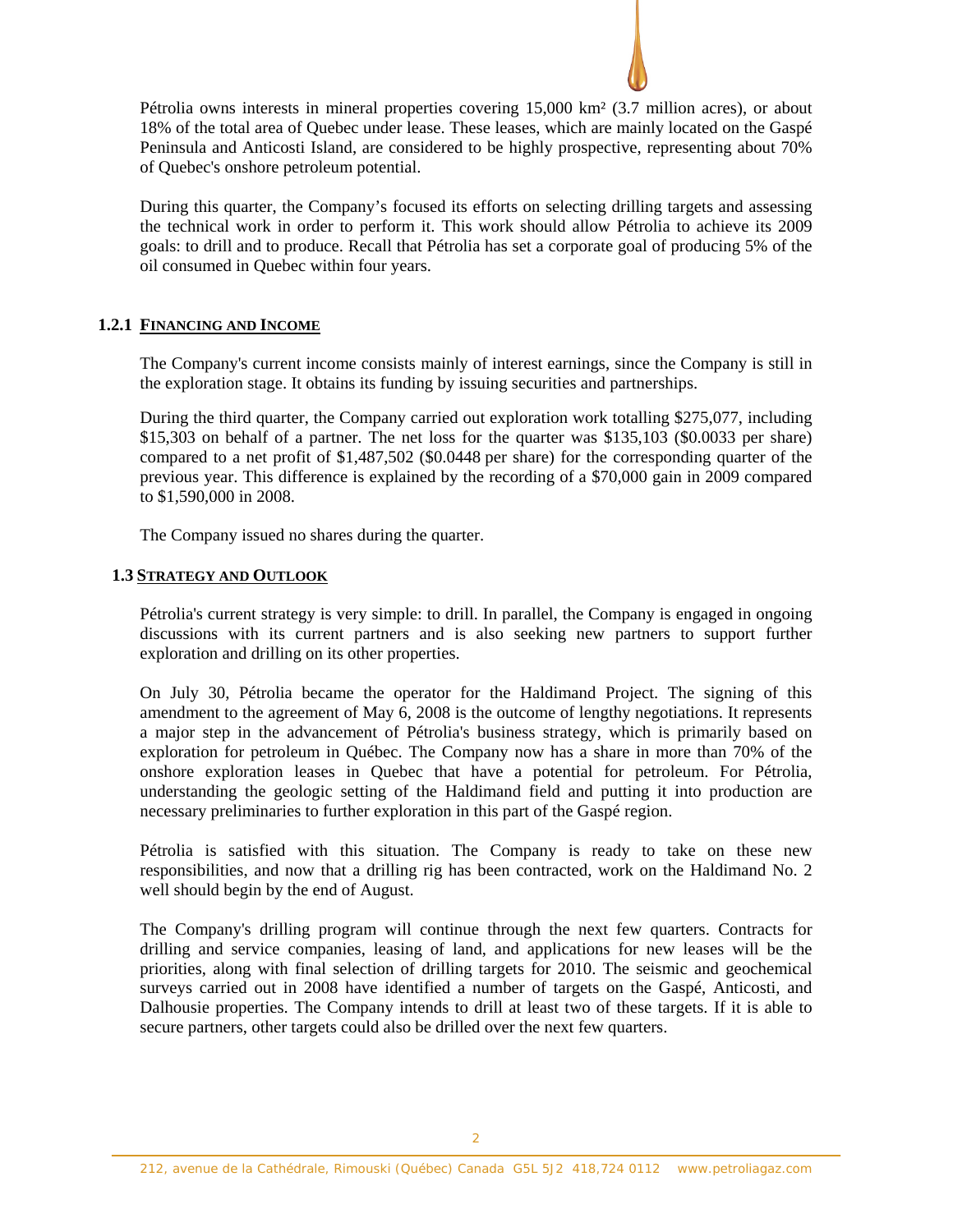Information on the agreements and the exploration work can be found on the Company's website (www.petroliagaz.com).

### **Haldimand Project**

On July 30, 2009, the partners announced a major change in the Haldimand Project. Junex has informed its partners that it is relinquishing its role as operator and will not participate in the drilling of the Haldimand No. 2 well. Under an amendment to the agreement signed on May 6, 2008, Pétrolia thus becomes the operator of the Haldimand Project for the entire 9-km² joint property and has undertaken to drill a second well on the property before December 31, 2009. As a result of its decision, Junex's interest in the project will fall by 9.6% as soon as Pétrolia begins drilling the Haldimand No. 2 well. This change in the equity is subject to a final adjustment that will reflect the actual costs incurred in drilling Haldimand No. 2. Based on the total cost of the work, currently estimated at \$3.1 M, the partners' respective interests upon completion of the work would be as follows: Pétrolia 55%, Junex 35%, Gastem 10%.

#### Haldimand No. 1

Production tests at the Pétrolia-Haldimand No. 1 well will resume when the drilling and assessment of Haldimand No. 2 have been completed. Because the data obtained from the discovery hole were insufficient to define the characteristics of the petroleum and the reservoir, it was almost impossible to outline the deposit or to produce from it without possibly jeopardizing the future recovery rate. Faced with these problems, the partners decided to take a cautious approach and postponed commissioning the well until they are in a position to properly define the limits and physical properties of the reservoir.

#### Haldimand No. 2

As it takes control of operations at Haldimand, Pétrolia must be sure that it possesses all the information needed to characterize the deposit. To ensure the proper progress of its activities and the quality of the data obtained, Pétrolia has retained the services of Codeco Engineering, a Calgary-based consulting firm, which will provide support to the Company's technical team.

The Haldimand No. 2 well will be sited about one kilometre northwest of the Pétrolia-Haldimand No. 1 well, and in comparison to this first well it should intersect the top of the reservoir 125 metres higher up the structure, a very favourable position. This well should confirm the lateral continuity of the reservoir, and more especially provide information on the deposit's characteristics.

The objectives of the drilling remain the same:

- 1) To confirm the extent of the producing zones identified in the first well,
- 2) To define the gas/oil ratio under reservoir conditions,
- 3) To characterize the reservoir, and
- 4) To calibrate the interpretation of the logs from the first well, so that other intervals may possibly be perforated, thereby increasing output from the producing zone.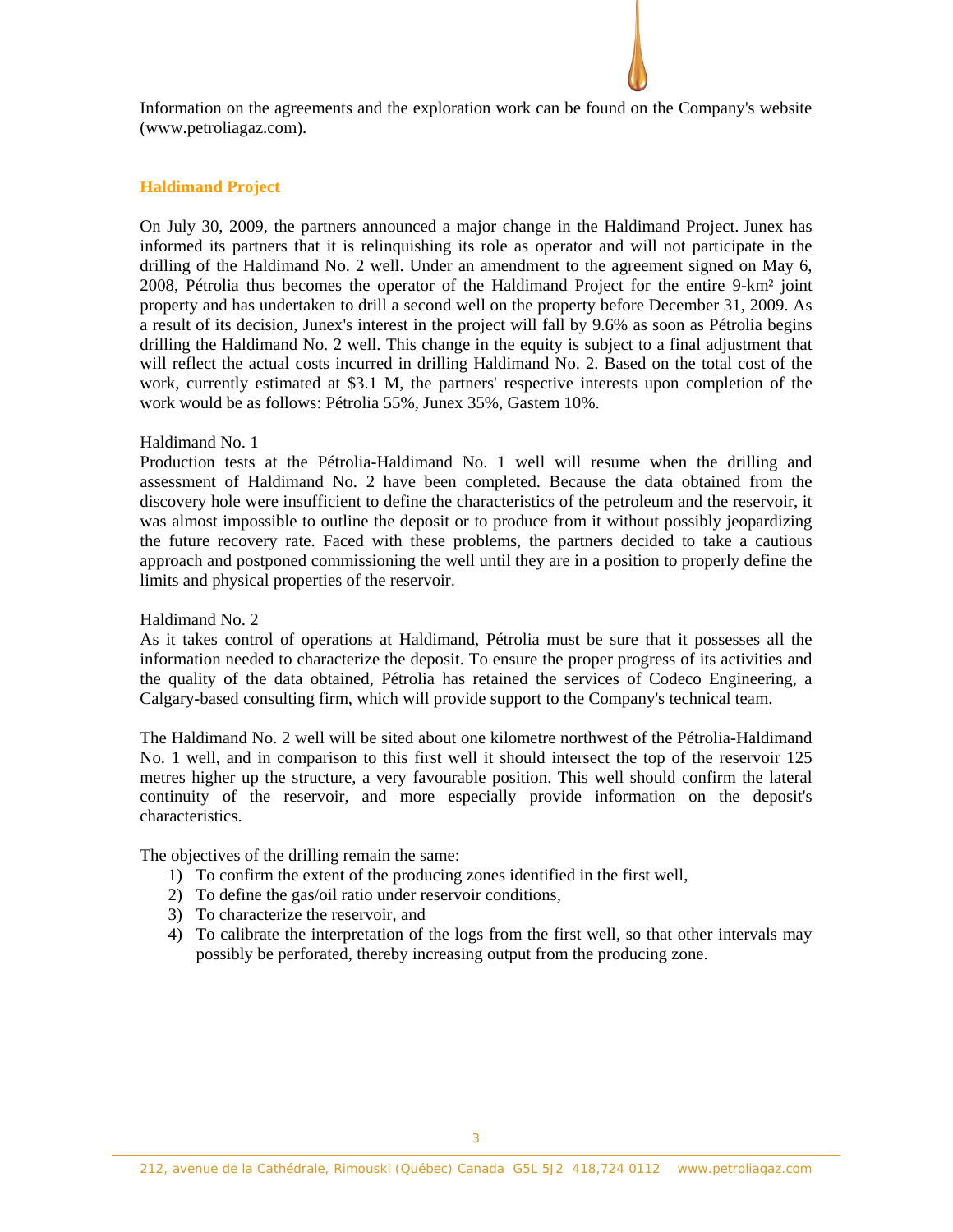A detailed development plan for the field, including production from the two existing wells, should follow as quickly as possible. Data from the two wells will be used to confirm the reserves, which can then be recorded as assets on the Company's books. These data can also be used to estimate the resources.

| <b>Haldimand: 900 hectares</b> |                                                                                                                                                                                                                                                                                                                                                                                                                                                                                                                                                                                                                                                                                                                                                                                                                                                                                                                                                 |
|--------------------------------|-------------------------------------------------------------------------------------------------------------------------------------------------------------------------------------------------------------------------------------------------------------------------------------------------------------------------------------------------------------------------------------------------------------------------------------------------------------------------------------------------------------------------------------------------------------------------------------------------------------------------------------------------------------------------------------------------------------------------------------------------------------------------------------------------------------------------------------------------------------------------------------------------------------------------------------------------|
| <b>Partnership</b>             | Pétrolia $(55\%)$ , Junex $(35\%)$ , and Gastem $(10\%)$<br>$\bullet$<br>On July 30, 2009 Pétrolia became the operator of the<br>$\bullet$<br><b>Haldimand Project</b>                                                                                                                                                                                                                                                                                                                                                                                                                                                                                                                                                                                                                                                                                                                                                                          |
| <b>Achievements</b>            | Acquisition of seven seismic profiles in 2005, with a<br>$\bullet$<br>total length of 34 km<br>Drilling of the Pétrolia-Haldimand No. 1 well in 2005<br>$\bullet$<br>In 2007-2008, characterization of the organic matter<br>$\bullet$<br>and petrography of the formations in the Pétrolia-<br>Haldimand No. 1 well<br>3-D seismic campaign in 2008, covering 13 km <sup>2</sup><br>٠<br>In 2008, recovery of a pressure gauge installed in the<br>$\bullet$<br>well in 2006, and collection of samples under reservoir<br>conditions<br>Soil-geochemistry survey in 2008<br>Reprocessing of the 3-D survey data, aimed at<br>$\bullet$<br>confirming the presence of seismic reflectors that may<br>have been obscured during data migration<br>Continuing analyses and tests in the Pétrolia-<br>$\bullet$<br>Haldimand No. 1 well<br>Gravimetric survey to refine the current models<br>$\bullet$<br>Preliminary work on the drillsite<br>٠ |
| <b>Proposed work</b>           | More detailed geologic studies of the various<br>$\bullet$<br>formations<br>Drilling of a second well targeting the producing zones<br>$\bullet$<br>already identified in the previous well<br>Extended production test to confirm the production<br>$\bullet$<br>capacity of the Pétrolia-Haldimand No. 1 well                                                                                                                                                                                                                                                                                                                                                                                                                                                                                                                                                                                                                                 |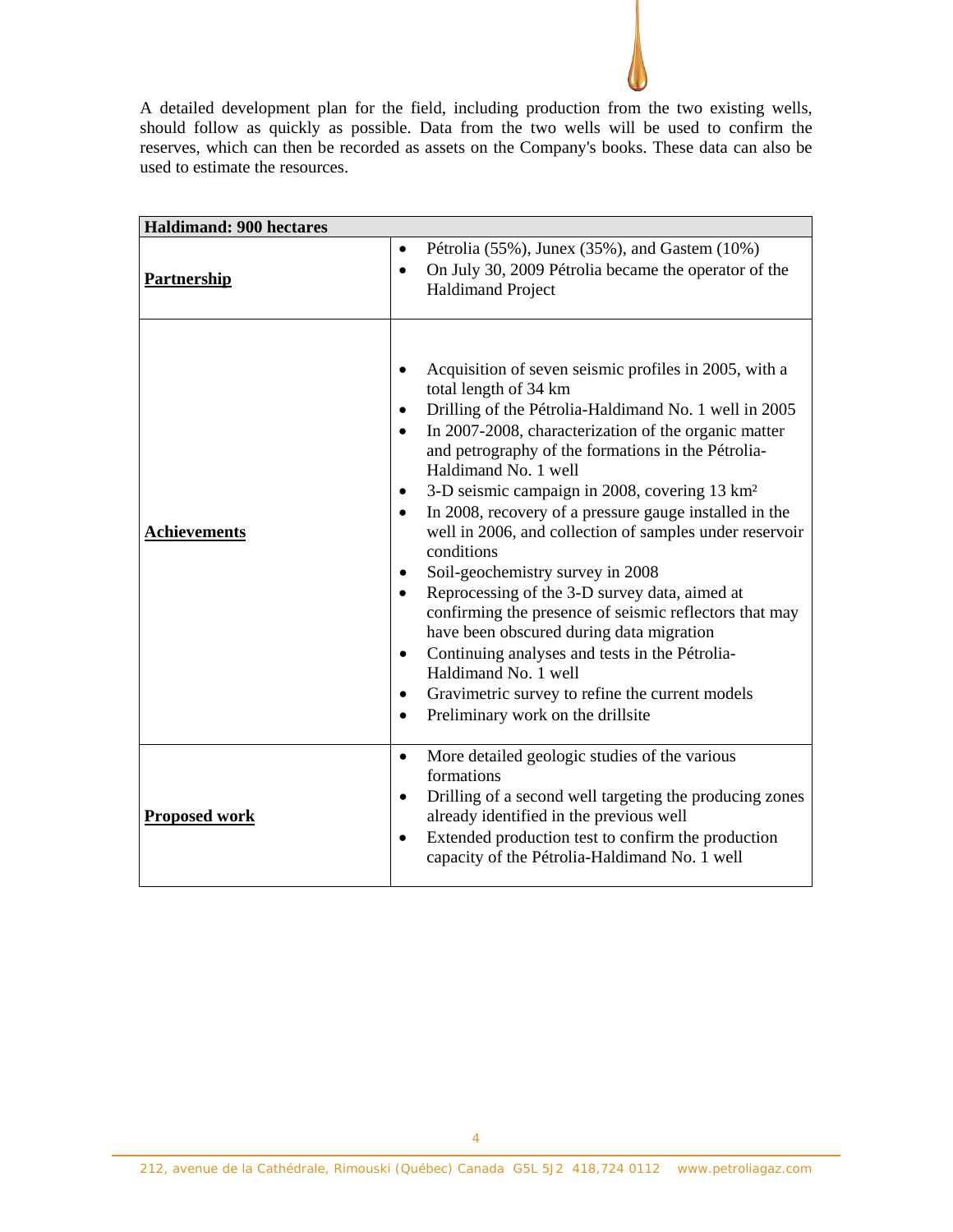

### **Haldimand Corridor Project** *(100% interest)*

The Haldimand Corridor Project was launched during 2008, based on the assumption that the geology of the areas north and south of the Pétrolia-Haldimand No. 1 discovery would be closely related to what had been found at Haldimand. However, interpretation of a seismic survey conducted during the previous year showed that the northern and southern portions did not offer the same geologic targets. Accordingly, Pétrolia is now treating the two areas as two independent projects.

# **Tar Point Project** *(Southern Haldimand Fairway)*

The Tar Point Project is 100% owned by Pétrolia and represents the natural extension of the Pétrolia-Haldimand No. 1 field. The project is now at the drilling stage. Interpretation of five seismic survey profiles from 2008 led Pétrolia to select a site on a structure known as the Tar Point anticline, near Anse-à-Brillant, 18 km southeast of Gaspé. A well drilled on the anticline in 1950, about 2.0 km northwest of the proposed site, intersected traces of petroleum in the York River Formation (Devonian sandstones), with also a gas show at the bottom, at a depth of about 2,155 m, in limestones of the Indian Cove Formation. Moreover, in a coastal section less than one kilometre from the proposed site, liquid petroleum has been observed in several open fractures and in amygdules in a Carboniferous dyke.

The local system is thus seen to carry petroleum, a structure is present, the depth of the targets is relatively shallow (1.5 km), and Pétrolia-Haldimand No. 1 has obtained significant results from similar rocks. Conditions favourable for success are therefore in place, and Pétrolia is making preparations to drill as soon as possible.

| <b>Tar Point</b>    |           |                                                                                                                                                                                                                                                                                                                                                                                                                                                                                                                                                                                                                 |
|---------------------|-----------|-----------------------------------------------------------------------------------------------------------------------------------------------------------------------------------------------------------------------------------------------------------------------------------------------------------------------------------------------------------------------------------------------------------------------------------------------------------------------------------------------------------------------------------------------------------------------------------------------------------------|
| <b>Achievements</b> | $\bullet$ | Reassessment of available data and reprocessing of some of the<br>old seismic lines<br>Soil-geochemistry survey carried out in 2008 (900 samples)<br>In 2008, acquisition of five seismic lines with a total length of<br>57 km, including an offshore portion<br>High-resolution $550 \text{-} \text{km}^2$ airborne magnetic survey to extend<br>the government surveys to the east<br>Analyses of the organic matter in eight field samples from the<br><b>Tar Point anticline</b><br>Gravimetric survey leading to a data inversion to define the top<br>of the basement<br>Planning of a drilling campaign |
| Proposed work       |           | Drilling and evaluation of an exploration well                                                                                                                                                                                                                                                                                                                                                                                                                                                                                                                                                                  |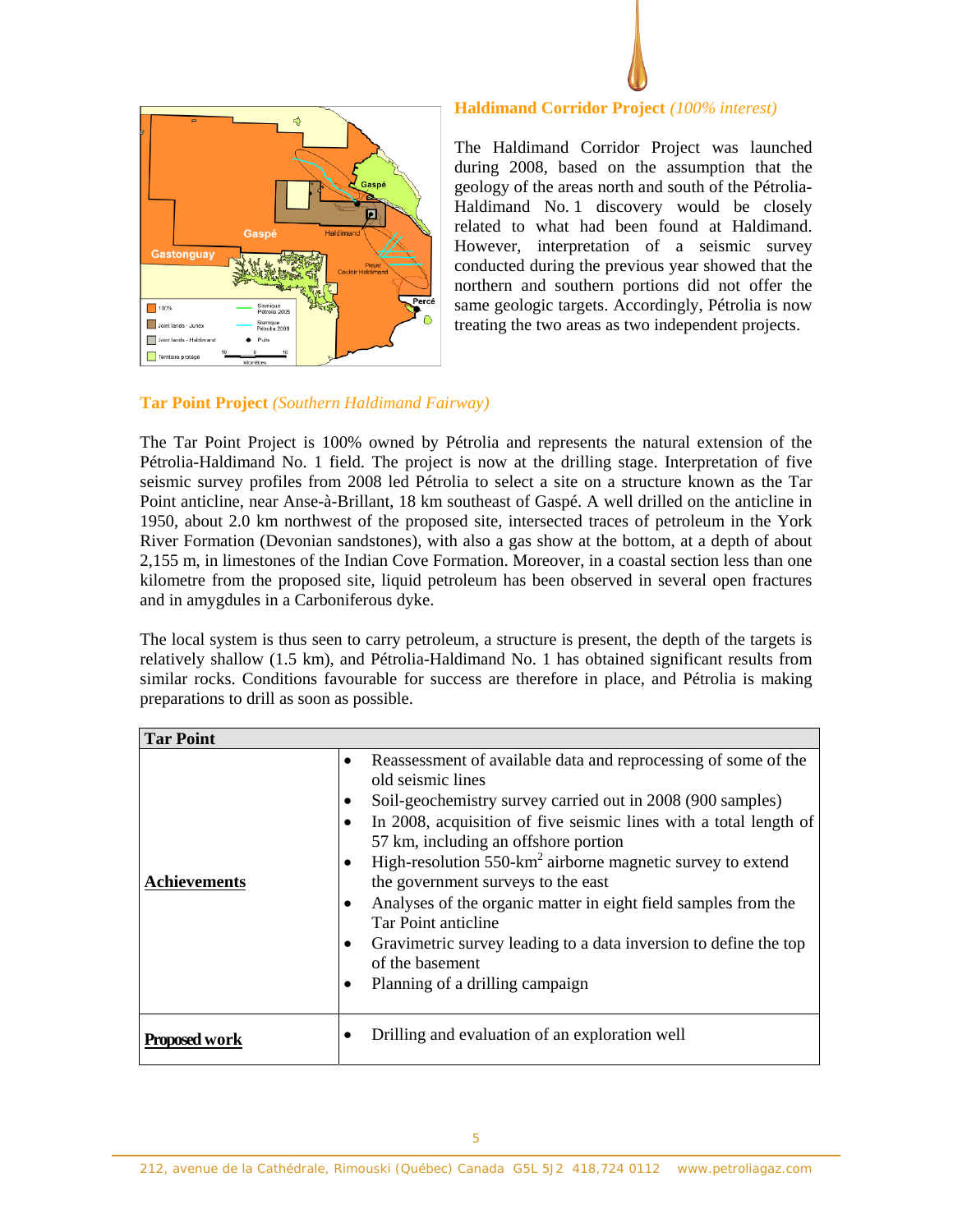

The Corte-Real Project has similarities to the Bourque Project, along with significant exploration potential. In both cases, recent seismics suggest the presence of reefal structures in the lower portion of the Devonian rocks. The two areas have rock sequences that are very similar in age and composition, and have undergone the same deformations. Pétrolia is considering the possibility of acquiring a partner, since further exploration will require substantial investments. A 3-D seismic survey will be essential to define the geometry of the suggested targets as well as their depth, currently estimated at about 2,000 metres.

| <b>Corte-Real</b>    |                                                                                                                                                                                                                                                                                                                                          |
|----------------------|------------------------------------------------------------------------------------------------------------------------------------------------------------------------------------------------------------------------------------------------------------------------------------------------------------------------------------------|
| <b>Achievements</b>  | In 2008, acquisition and processing of a 26-km seismic profile<br>$\bullet$<br>Integration of earlier and recent seismic data with the<br>gravimetric, magnetic, and geologic data, to establish a model<br>for exploration<br>Soil-geochemistry survey over a portion of the northern<br>fairway                                        |
| <b>Proposed work</b> | Continued assessment of results<br>$\bullet$<br>3-D seismic survey to define the detailed geometry and internal<br>architecture of the reefs and the presence of direct indications<br>of hydrocarbons or porosity similar to those observed on the<br>Bourque Project (depending on a partnership)<br>Selection of targets for drilling |

# **Bourque Project** *(100% interest; farmout agreement with Pilatus)*

Pétrolia has been working vigorously on the Bourque Project for more than two years. Initial interpretation of the MNR geologic surveys and the Soquip seismic surveys, which date from the early 1980s, led to the targeting of an area with high potential for finding Devonian reefs. These reefs have long been the target of petroleum exploration in the Gaspé region, but hitherto no reef had been positively identified on the seismics, and no well had intersected one. Following an agreement with Pilatus Energy Canada in 2008, a 3-D seismic survey was carried out in this area. This survey delivered excellent results. A number of structures interpreted as being reef complexes and pinnacle reefs were recognized. Since the results of the work were highly encouraging and the chances of a significant discovery were very good, Pilatus announced its intention to drill the principal target in 2009. The drilling might continue through the winter since the target depth is greater than 3,000 metres.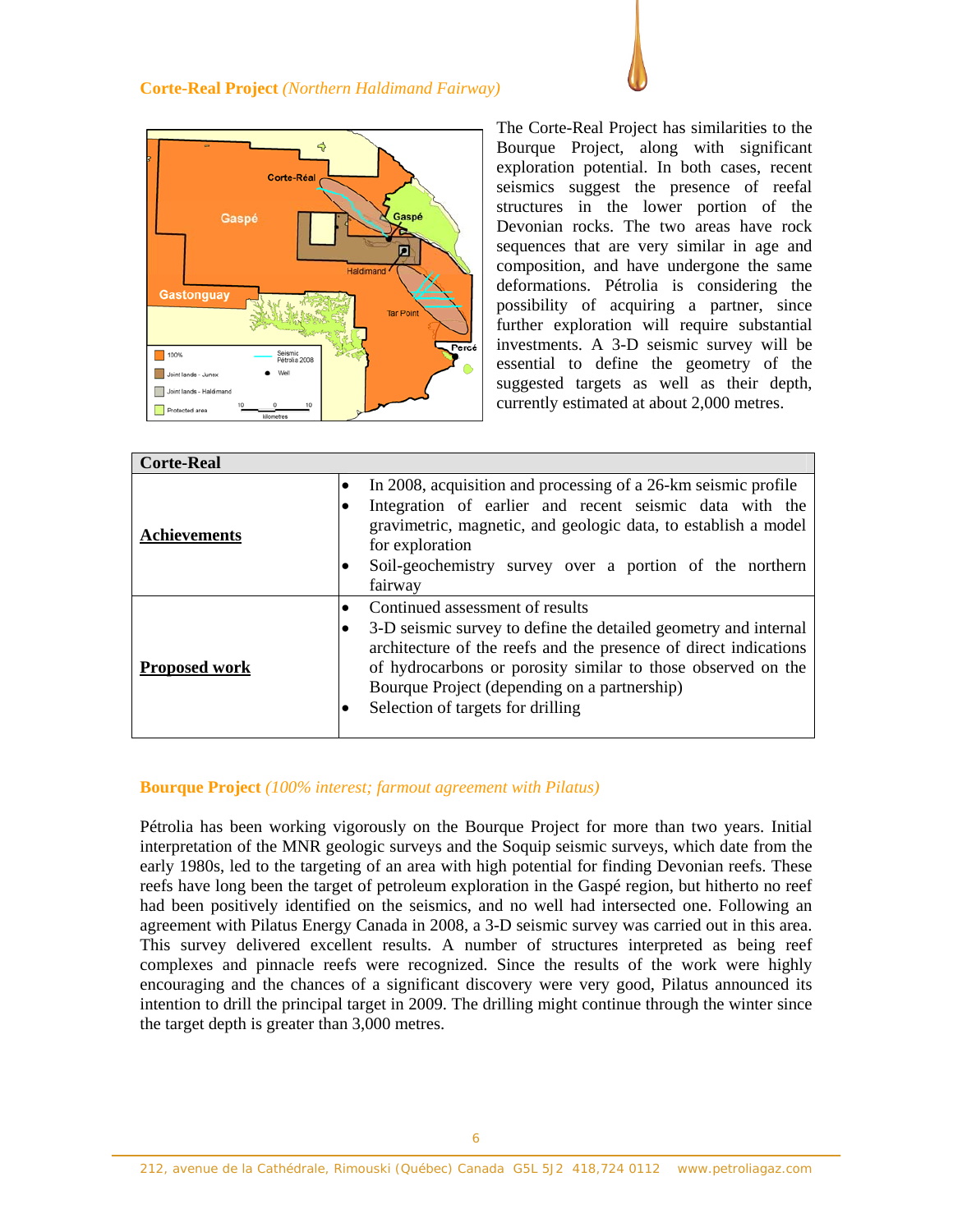

| <b>Bourque: 74,267 hectares</b> |                                                                                                                                                                                                                                                                                                                                                                             |
|---------------------------------|-----------------------------------------------------------------------------------------------------------------------------------------------------------------------------------------------------------------------------------------------------------------------------------------------------------------------------------------------------------------------------|
| <b>Partnership</b>              | • Pilatus Energy Canada                                                                                                                                                                                                                                                                                                                                                     |
| <b>Achievements</b>             | Acquisition and interpretation of old seismic data that are now in<br>the public domain<br>Acquisition of 3-D seismic data (65 km <sup>2</sup> ) in 2008<br>Study of the maturation of organic matter in surface samples<br>collected in 2007<br>Interpretation and evaluation of the results of the 3-D seismic<br>$\bullet$<br>survey<br>Location of targets for drilling |
| <b>Proposed work:</b>           | Planning of a drilling campaign                                                                                                                                                                                                                                                                                                                                             |

## **Dalhousie Property** (*100% interest*)

Pétrolia is the first company to undertake a major exploration program in northern New Brunswick. Its initial work has shown that the Ordovian volcanic rocks in the Popelogan anticline are fractured and that the fractures are still open, at least in places, which creates significant porosity, making them possible reservoir rocks. These volcanic rocks have thus become the main target for exploration in the region, especially as analyses of fluid inclusions have indicated that gaseous hydrocarbons have circulated through these fractures, and inversion of the potential field data



has shown that the volcanic rocks form a high in the Ordovician basement beneath a portion of the property. The 3-D seismic survey carried out in 2008 enabled the identification of an anticlinal structure containing a contact between two fluids, called a horizontal event, at a depth of 1.5 km. A drill target was defined but the Company is currently seeking a partner for the drilling of one or more holes on this property.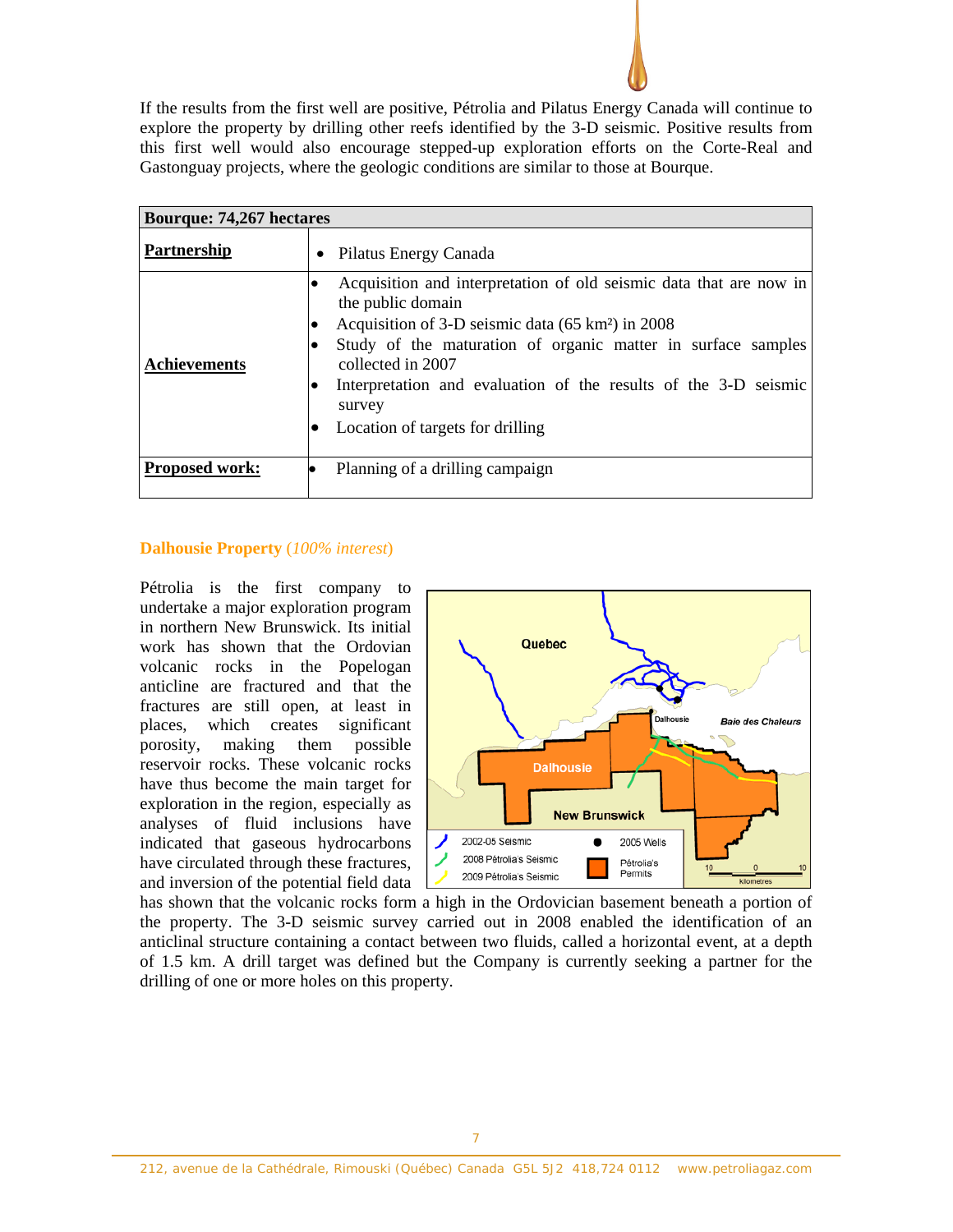In order to obtain a better understanding of the nature and extent of the major structures covered by its leases, the Company has also launched a new 2-D seismic program over a length of about 32 km, to be completed before mid-August 2009. This survey will provide better information on the Pointe La Roche anticline, where the main target has been identified, and will also give a better picture of the Black Point anticline, which could prove to be a second potential target. Pétrolia will thereby obtain a more complete outline of the entire region's gas potential.

|                                                                                                                                   | Dalhousie: 68,163 hectares                                                              |  |  |  |  |  |
|-----------------------------------------------------------------------------------------------------------------------------------|-----------------------------------------------------------------------------------------|--|--|--|--|--|
|                                                                                                                                   | Leases acquired in 2006 and 2008 (235 km <sup>2</sup> ), 100% owned by<br>٠<br>Pétrolia |  |  |  |  |  |
| A report published by the Geological Survey of Canada in 2005                                                                     | ٠                                                                                       |  |  |  |  |  |
| Evaluation of the petrophysical properties of the Ordovician<br>volcanic rocks, which are one of the potential objectives in this | $\bullet$                                                                               |  |  |  |  |  |
|                                                                                                                                   | <b>Achievements</b><br>$\bullet$                                                        |  |  |  |  |  |
| Three-dimensional (3-D) modelling of the potential fields shows                                                                   | $\bullet$                                                                               |  |  |  |  |  |
| Acquisition of 2-D reconnaissance seismic profiles in 2008, over a                                                                | ٠                                                                                       |  |  |  |  |  |
|                                                                                                                                   | ٠                                                                                       |  |  |  |  |  |
|                                                                                                                                   | ٠                                                                                       |  |  |  |  |  |
|                                                                                                                                   | ٠                                                                                       |  |  |  |  |  |
| Drilling (depending on the available budget)                                                                                      |                                                                                         |  |  |  |  |  |
| acknowledged the region's oil and gas potential<br>Acquisition of a gravimetric survey in 2008                                    | <b>Proposed work</b>                                                                    |  |  |  |  |  |

# **Anticosti Property** (*Pétrolia's interest: from 25 to 50%)*

Anticosti Island comprises a vast area with excellent potential, based on a comparison with areas of the same geologic age and nature in the northeastern United States, where a substantial production of petroleum is being achieved. Pétrolia and Corridor Resources hold joint leases that cover almost all of the ground that is prospective for petroleum. All the ingredients for a major discovery are present: a good source rock has been recognized, together with reservoir rocks, traps, and cover rocks. The ability of these components to create a commercial reservoir remains to be demonstrated, but the traces recorded in earlier drilling and the 2008 soil geochemistry survey appear very promising.

The Anticosti Project is acknowledged to have a high potential, but for economic and strategic reasons the partners have jointly decided to postpone the drilling initially foreseen. The isolated nature of Anticosti Island increases the problems of mobilizing equipment and personnel, which leads to higher operating costs. In order to maximize the returns from this activity, the proposed drilling campaign will comprise several wells, which will require major investments from the partners.

Pétrolia is therefore continuing its reinterpretation of the seismic profiles and the previous drilling. During the next quarter the Company should also receive the results of a characterization study of the organic matter in three wells from the eastern portion of the Island. Pétrolia will then be in possession of all the information needed to locate wells on the targets that offer the highest potential.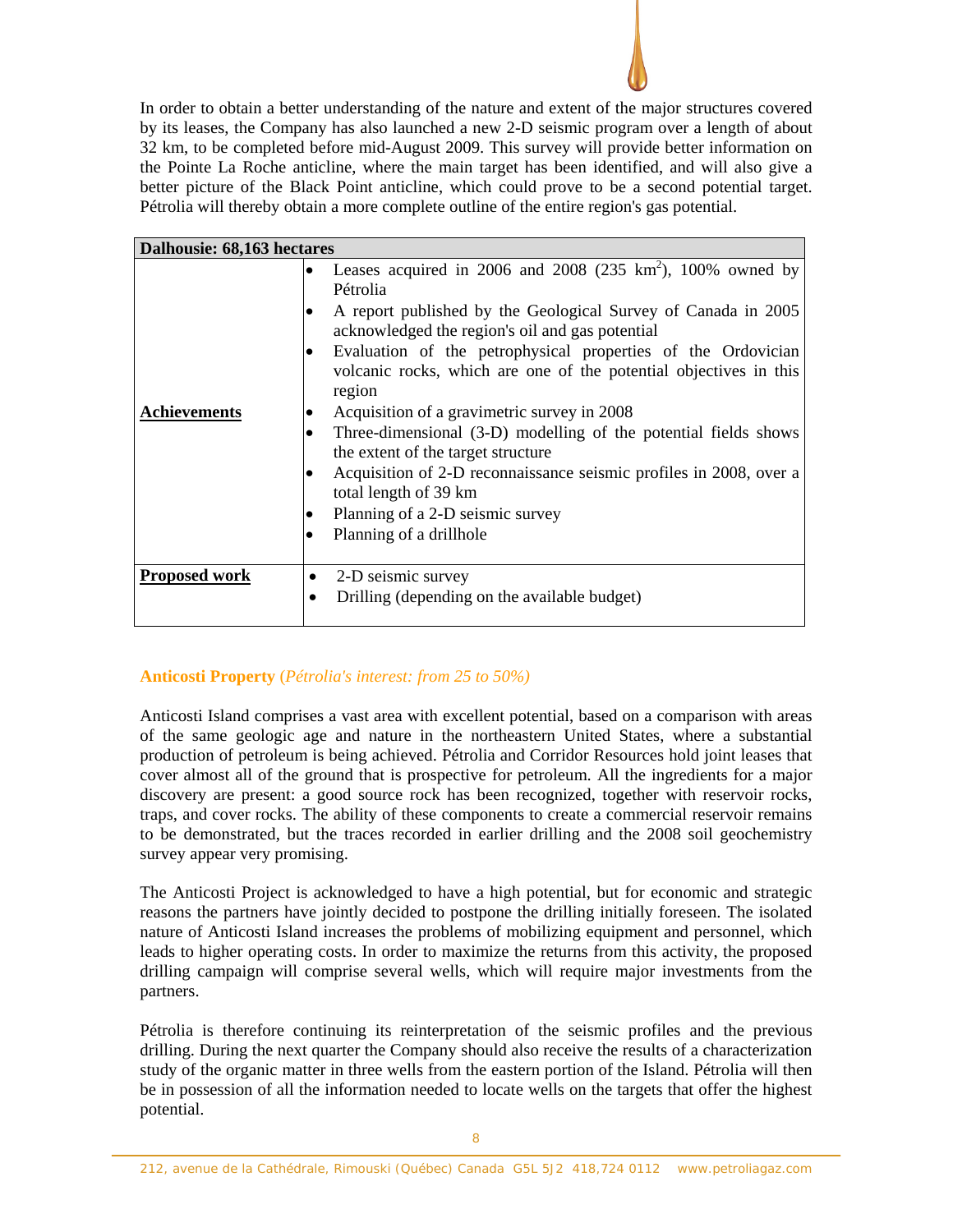| Anticosti: 638,106 hectares |                                                                                                                                                                                                                                                                                                                                                                                                                                                                                       |  |  |  |  |  |
|-----------------------------|---------------------------------------------------------------------------------------------------------------------------------------------------------------------------------------------------------------------------------------------------------------------------------------------------------------------------------------------------------------------------------------------------------------------------------------------------------------------------------------|--|--|--|--|--|
| Partnership                 | Corridor Resources Inc.                                                                                                                                                                                                                                                                                                                                                                                                                                                               |  |  |  |  |  |
| <b>Achievements</b>         | Leases acquired in 2007<br>Interpretation of seismic lines and drilling data<br>Soil-geochemistry survey (adsorbed gases and microbial analysis)<br>carried out in 2008 over the whole island (1,700 samples)<br>Interpretation of the Shell and Hydro-Quebec seismic data<br>Integration of the drilling data into modern composite logs<br>Assessment of the Shell Jupiter No. 1 and Shell Roliff No. 1 wells,<br>and preparation of a poster presentation on the Jupiter structure |  |  |  |  |  |
| <b>Proposed work</b>        | Study in progress aimed at characterizing the organic matter from<br>three wells in the eastern portion of the Island                                                                                                                                                                                                                                                                                                                                                                 |  |  |  |  |  |

# **Gaspésia, Edgar, and Marcel-Tremblay Properties** (*100% interest*)

No large-scale activity was undertaken on these three properties during the quarter, because priority was given to the projects in the eastern Gaspé region. However, work on the reprocessing of the MRN-12 (2001) and Pétrolia-06-04 seismic profiles is ongoing.

Although the work has been temporarily trimmed, the region is still of great interest. The organicmatter studies show that the thermal maturation is favourable to the preservation of gas; in 2008 a soil geochemistry survey found anomalous amounts of hydrocarbons above structures seen on the seismic profiles acquired by Pétrolia in 2005; the presence of other prospective structures was noted on the seismic profiles outside the area covered by the geochemical survey; potential reservoirs in fractured Silurian sandstones and hydrothermal dolomites were observed on surface near these properties. Data evaluation is therefore continuing in-house, and the Company is making plans to resume active exploration on these properties.

To carry out further exploration work, major investments will be required, since seismic surveys—including a 3-D survey—will be essential, as well as drilling to great depths (3 km or more). The Company is therefore looking for partners interested in exploring for gas.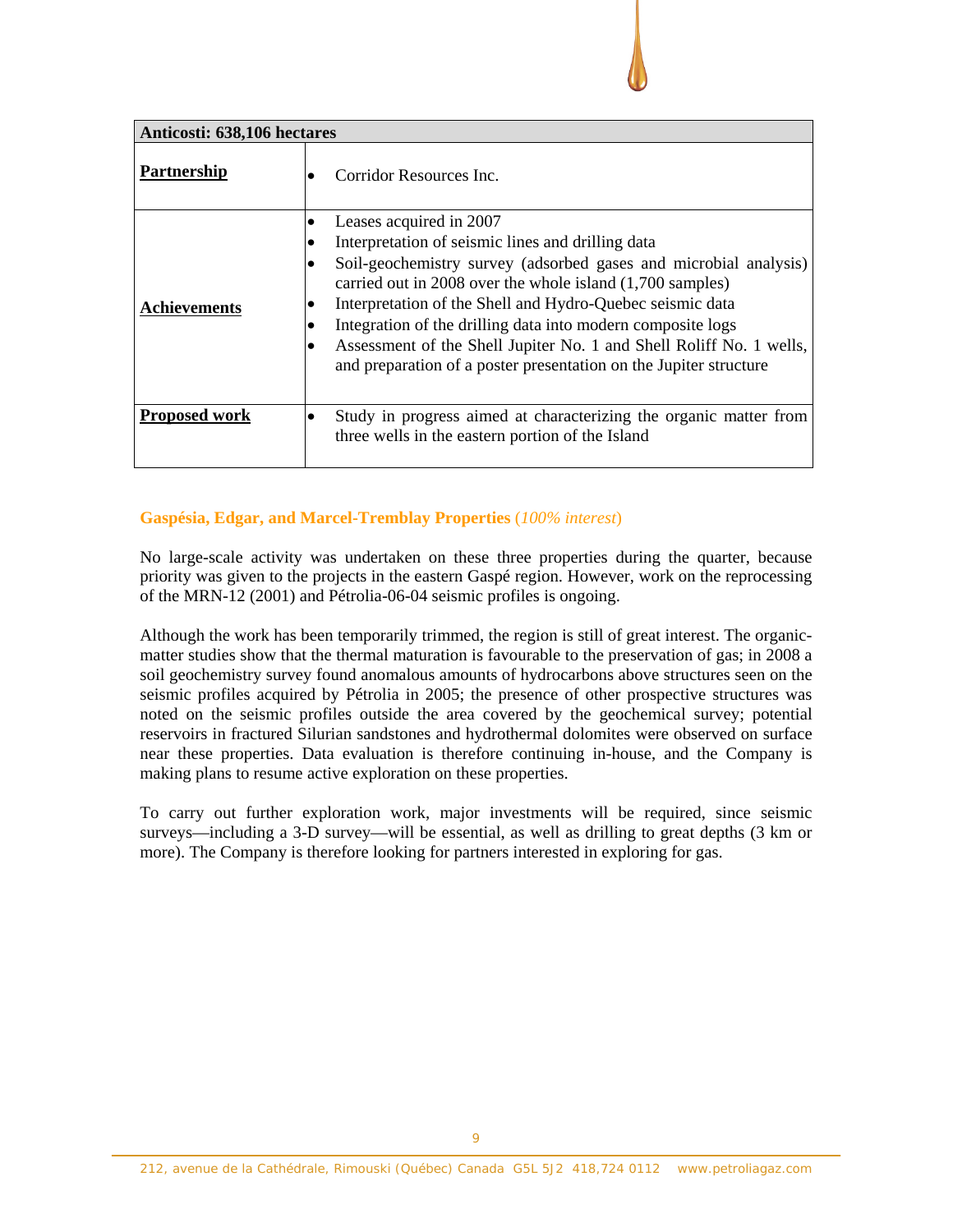| Gaspésia, Edgar, and Marcel Tremblay: 221,395 hectares |                                                                                                                                                                                                                                                                                                                                                                                                                                                                                                                                                            |  |  |  |  |
|--------------------------------------------------------|------------------------------------------------------------------------------------------------------------------------------------------------------------------------------------------------------------------------------------------------------------------------------------------------------------------------------------------------------------------------------------------------------------------------------------------------------------------------------------------------------------------------------------------------------------|--|--|--|--|
| <b>Achievements</b>                                    | Leases acquired in 2002, 2006, and 2007, 100% owned by Pétrolia<br>A thermal-maturation study carried out in 2003 demonstrates the oil<br>and gas potential<br>Acquisition of a 2-D seismic line 32 km long in 2005<br>Acquisition of four 2-D seismic lines with a total length of 126 km<br>in 2006<br>In 2008, a soil-geochemistry survey (334 samples) near salt<br>marshes and along the Pétrolia and Quebec Ministry of Natural<br>Resources and Wildlife seismic lines<br>Acquisition of four seismic lines with a total length of 52 km in<br>2008 |  |  |  |  |
| <b>Proposed work</b>                                   | Analyses of old and new seismic, magnetic, gravimetric, and<br>٠<br>geochemical data in progress<br>Completion of the reprocessing of the MRN-12 (2001) and PET 06-<br>04 seismic lines                                                                                                                                                                                                                                                                                                                                                                    |  |  |  |  |

# **Gastonguay Property** (*100% interest*)

As for the Gaspésia, Edgar, and Marcel-Tremblay properties, no large-scale work was carried out on the Gastonguay property during the last quarter. However, the Company continued to evaluate the existing geoscientific data. Potential traps in the Silurian and Devonian rocks on this property were examined in light of the 3-D seismic results from Bourque, where the geology seems broadly similar. If encouraging results are obtained on the Bourque Project, Pétrolia is ready to propose a reconnaissance seismic program in the northern part of the Gastonguay property.

| Gastonguay: 258,993 hectares |                             |                                                                                                                           |  |  |  |  |  |
|------------------------------|-----------------------------|---------------------------------------------------------------------------------------------------------------------------|--|--|--|--|--|
| <b>Achievements</b>          | Evaluation of existing data |                                                                                                                           |  |  |  |  |  |
| <b>Proposed work</b>         |                             | Reconnaissance and data-compilation work necessary to evaluate<br>the property<br>Planning for a regional seismic program |  |  |  |  |  |

# **1.4 DISCLOSURE PROCEDURES AND CONTROLS**

Management has designed or supervised the design of disclosure controls and procedures in order to provide reasonable assurance that material information relating to the Company is made known to it, particularly during the period when the interim filings are being prepared. It has also designed or supervised the design of internal controls over financial reporting in order to provide reasonable assurance regarding the reliability of financial reporting and the preparation of financial statements for publication, in accordance with Canadian generally accepted accounting principles.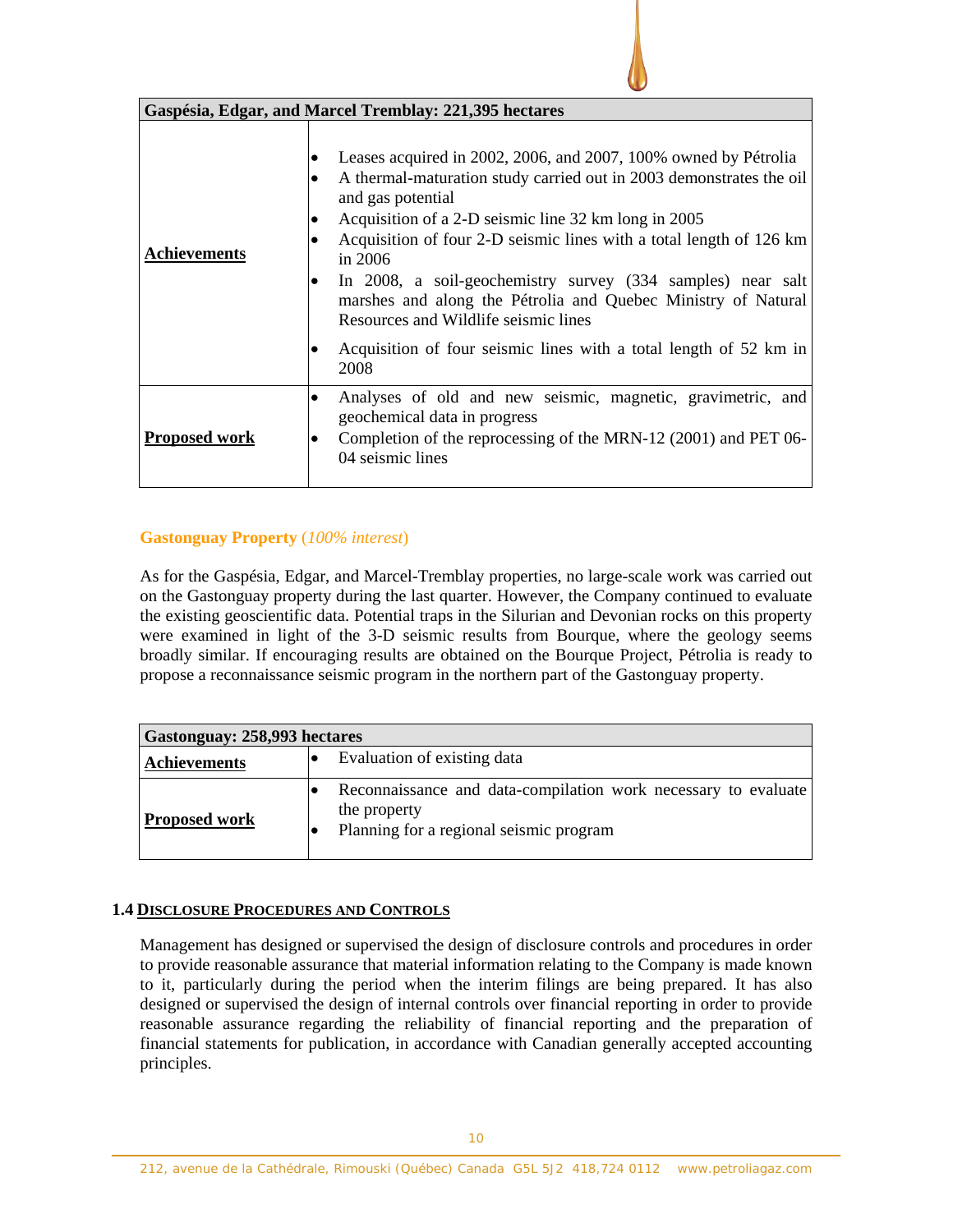

Management does not feel that these controls and procedures or internal financial information controls shelter it from error or fraud. Although well designed and effective, a control system can only provide reasonable but not absolute assurance that the control system's objectives have been achieved. Separation of duties is an important component in an effective internal controls environment. Because of the limited number of employees involved in this service, certain employees performed incompatible duties allowing for the creation, examination, and processing of certain financial data without examination and authorization by an independent third party.

### **1.5 OPERATING RESULTS AND CASH POSITION**

During the third quarter, the Company's income was limited to interest income of \$64,233 from short-term investments, compared to \$44,908 for the same quarter in 2008, and project management income of \$1,953.

As at June 30, 2009, the Company had cash and cash equivalents of \$6,578,405, a decrease of \$4,696,652 since September 30, 2008. This change is primarily explained by \$3,921,647 in exploration work expenditures and by operating activities.

As at June 30, 2009, working capital was positive at \$8,180,182, which will allow the Company to continue its exploration projects.

Under the terms of exploration licenses granted by Quebec's Ministry of Natural Resources and Wildlife and New Brunswick's Ministry of Natural Resources, the balance of the fees that the Company has agreed to pay to them is \$145,219 by 2012. In addition, the Company must carry out work on its properties in Quebec on a yearly basis, with minimum costs varying according to the age of the permits; therefore, they correspond to \$0.50 per hectare for the first year of the permit and increase annually by \$0.50, ultimately reaching \$2.50 per hectare beginning with the fifth year. The minimum amount of work required by Quebec and New Brunswick, net of exploration work already carried out, is \$529,409 in 2009, \$56,832 in 2010, \$565,480 in 2011, and \$82,913 in 2012.

# **1.6 ANALYSIS OF GENERAL AND ADMINISTRATIVE EXPENSES**

General and administrative expenses for the quarter totalled \$310,810, compared to \$157,474 in 2008. The variance of \$153,336 between this quarter in 2009 and the same quarter in 2008 is mainly a result of recorded stock-based compensation of \$102,600 in 2009.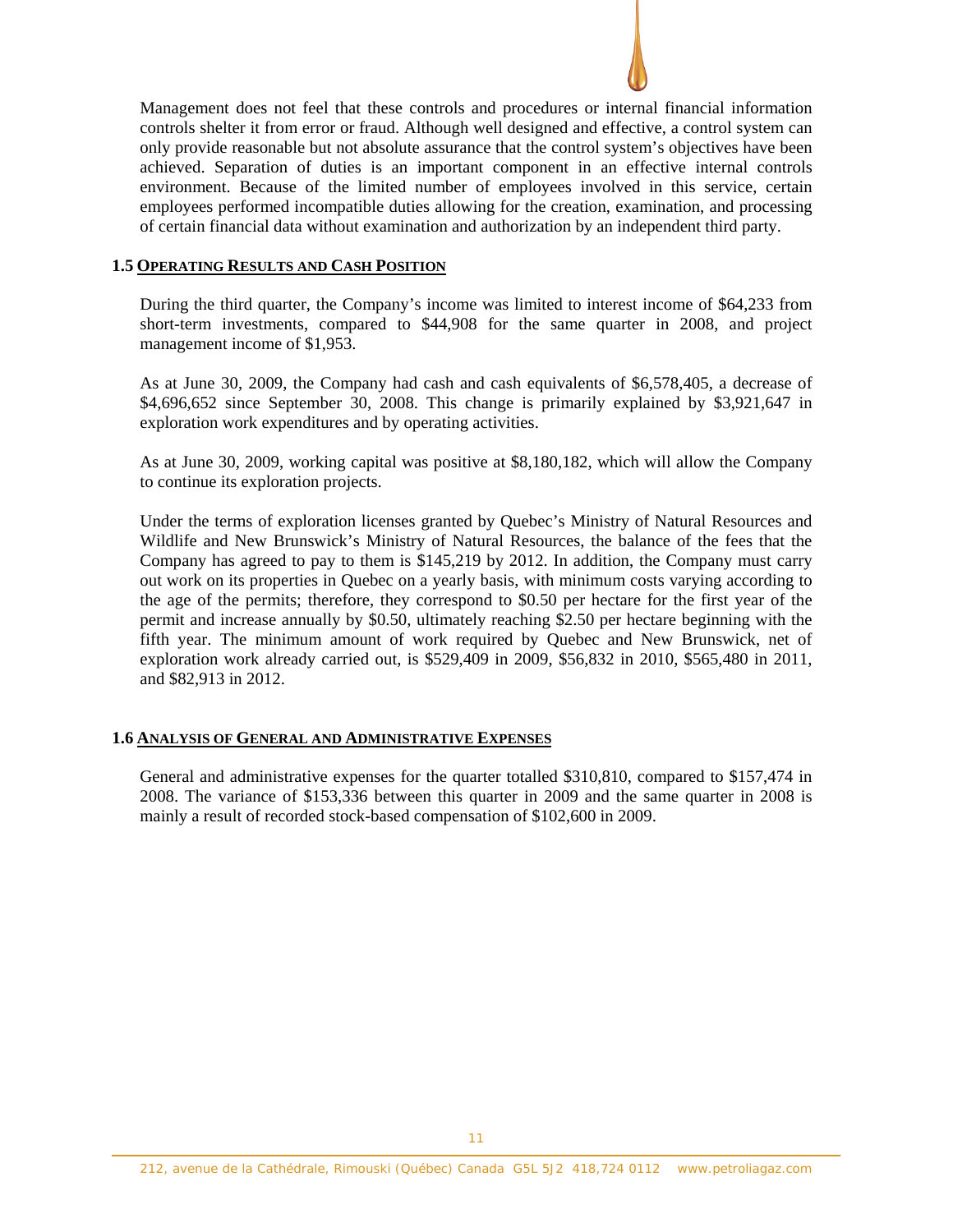## **1.7 SUMMARY OF QUARTERLY RESULTS**

|                                          | 2009       |                    | 2008                  |                 |            |                    | 2007   |                                 |  |
|------------------------------------------|------------|--------------------|-----------------------|-----------------|------------|--------------------|--------|---------------------------------|--|
|                                          | June<br>\$ | <b>March</b><br>\$ | <b>December</b><br>\$ | September<br>\$ | June<br>\$ | <b>March</b><br>\$ | \$     | <b>December September</b><br>\$ |  |
| Revenue                                  | 66,186     | 27,921             | 63,778                | 129,439         | 44,908     | 37,479             | 43,349 | 17,008                          |  |
| Net earnings<br>(Net loss)               | (135,103)  | (456,584)          | (649, 671)            | (2,193,065)     | 1,487,502  | (107,581)          | 38,617 | (192, 054)                      |  |
| Net earnings<br>(Net loss)<br>per share: |            |                    |                       |                 |            |                    |        |                                 |  |
| <b>Basic</b>                             | (0.0033)   | (0.0112)           | (0.0159)              | (0.0623)        | 0.0448     | (0.0035)           | 0.0013 | (0.0066)                        |  |
| Diluted                                  | (0.0033)   | (0.0112)           | (0.0159)              | (0.0623)        | 0.0399     | (0.0035)           | 0.001  | (0.0066)                        |  |

Revenue primarily consists of interest earned for each of the quarters. General and administrative expenses have been relatively stable from one quarter to another. The main changes in quarterly losses or profits are explained as follows:

|                 | 2007 – December: Unrealized gain of \$50,000 on a long-term investment recorded;                                                                                                                                                      |
|-----------------|---------------------------------------------------------------------------------------------------------------------------------------------------------------------------------------------------------------------------------------|
| $2008 - June:$  | Unrealized gain of \$1,590,000 on a long-term investment recorded;                                                                                                                                                                    |
| $2009 - March:$ | Tax on capital of \$164,124 for fiscal years 2006-2007 and 2008, which the<br>Company has disputed through a notice of objection to the Quebec Minister of<br>Revenue, and an unrealized loss on an investment of \$180,000 recorded. |

### **1.8 RELATED-PARTY TRANSACTIONS**

During the quarter, a company (Gestion LesTrois Inc.) in which one of Pétrolia's directors holds a minority interest billed the Company for rent for a location in the amount of \$2,142 (2008 – \$2,142). Also during the quarter, another company (Géominex Inc.) in which one of Pétrolia's directors holds a minority interest billed the Company for exploration expenses in the amount of \$2,300 (2008 – \$162,995). As at June 30, 2009, \$186,823 is due from these companies (2008 – balance due \$23,556).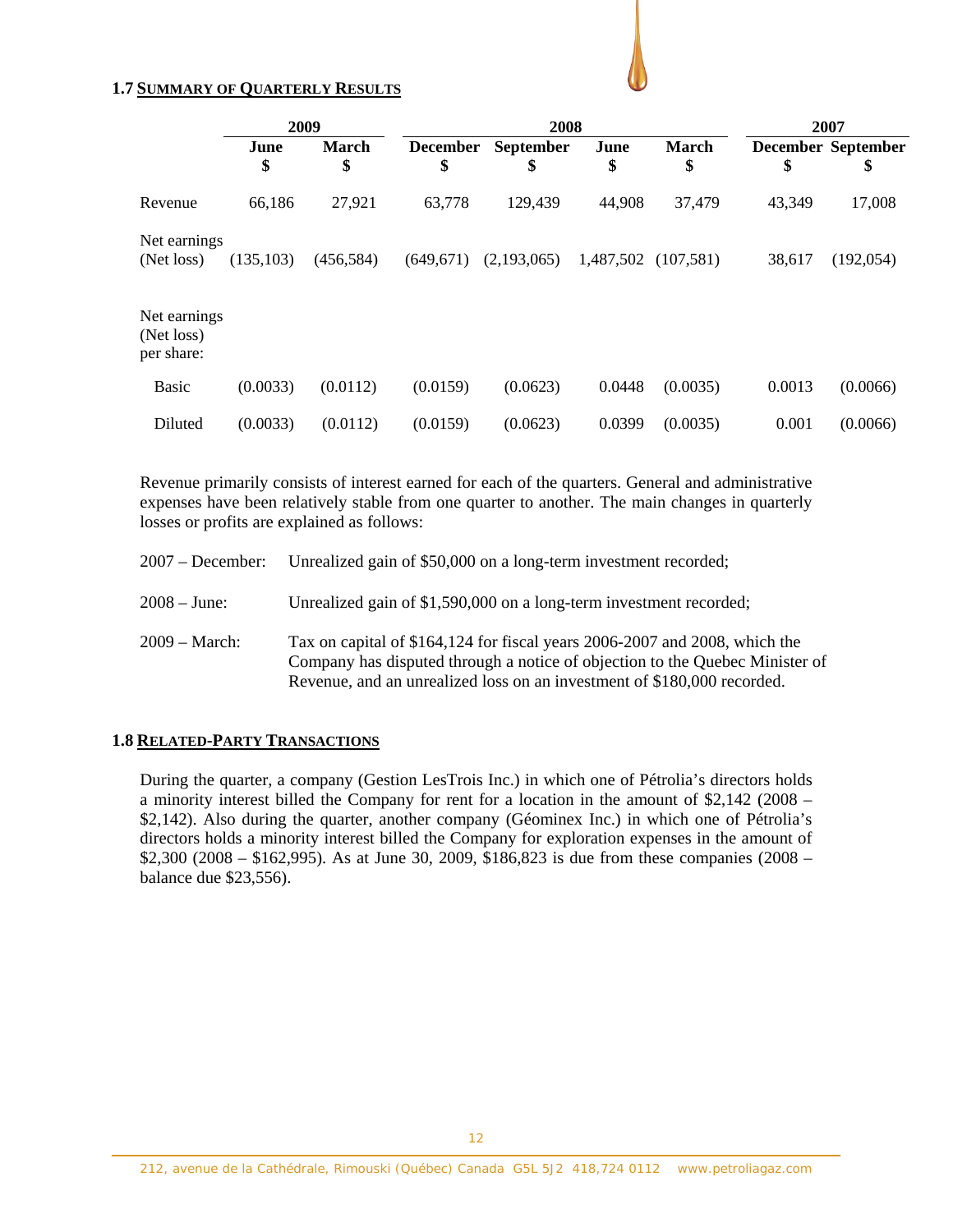

|                              | 2009   | 2008   |
|------------------------------|--------|--------|
|                              | ъ      |        |
|                              |        |        |
| Salaries and fringe benefits | 56,270 | 64,745 |
| Office supplies              | 932    | 900    |
| Telecommunications           | .535   | 1,533  |

A sum of \$17,444 is due to this company as at June 30, 2009 (2008 – \$25,852).

Transactions were carried out with a director who acts as a consultant for the Company under the corporate name Seisserv Inc. The exploration work billed to the Company for the quarter amounted to \$4,242 (2008 – \$14,248). A sum of \$3,360 is due as at June 30, 2009 (2008 – \$7,042).

These transactions occurred in the normal course of business at the fair exchange value established and accepted between the arm's-length parties.

## **1.9 ACCOUNTING STANDARDS**

Readers are asked to refer to Note 3 in the financial statements dated September 30, 2008, for a detailed description of the accounting standards.

### **1.10 NEW ACCOUNTING STANDARDS**

The Company has adopted the following new sections from the Handbook of the Canadian Institute of Chartered Accountants ("CICA"), which apply to the Company's interim financial statements for periods beginning on October 1, 2008:

- i) Section 3064, "Goodwill and Intangible Assets," replaces Section 3062, "Goodwill and Other Intangible Assets," and Section 3450, "Research and Development Costs." It establishes standards for the recognition, measurement, and presentation of goodwill and intangible assets. Section 1000, "Financial Statement Concepts," was also amended to be consistent with the new section.
- ii) Section 1400, "General Standards of Financial Statement Presentation," establishes the conditions for measuring and presenting the Company's ability to continue as a going concern.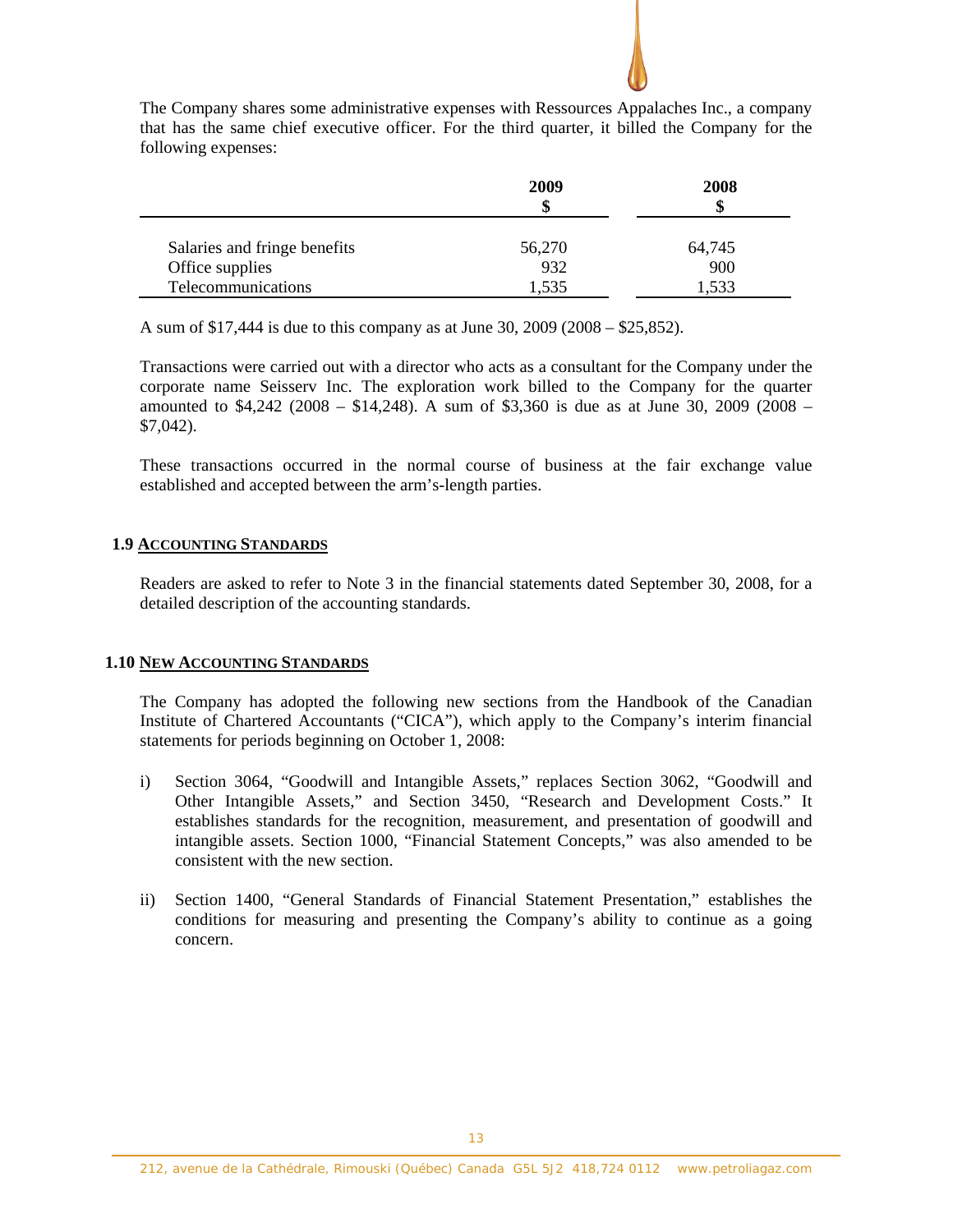During the last quarter, the Company adopted EIC-173 and EIC-174:

- i) On January 20, 2009, the Emerging Issues Committee (EIC) of the CICA adopted Abstract No. 173 "Credit Risk and the Fair Value of Financial Assets and Financial Liabilities" (EIC-173), which clarifies that a Company's own credit risk and the credit risk of its counterparty should be taken into account in determining the fair value of financial assets and liabilities. EIC-173 is to be applied retroactively, without restatement of prior periods, to all financial assets and liabilities measured at fair value in interim and annual financial statements for periods ending on or after the date of issuance of this abstract.
- ii) On March 27, 2009, the EIC of the CICA adopted Abstract No. 174 "Mining Exploration Costs," which specifies the fact that an entity that initially capitalized exploration costs has an obligation in the current and subsequent accounting periods to determine whether the value of the exploration costs recorded in assets must be reduced. EIC-174 must be applied to financial statements published after the publication date of the abstract.

The adoption of these new sections and these new EICs had no significant impact on the Company's financial statements.

# **1.11 FUTURE ACCOUNTING STANDARDS**

- i) Section 1582, "Business Combinations," replaces Section 1581, "Business Combinations." It establishes standards for the recognition of a business combination and is the Canadian equivalent of IFRS 3 (revised), "Business Combinations." The section will be applied prospectively to business combinations with an acquisition date on or after October 1, 2011. Early application is acceptable.
- ii) Section 1601, "Consolidated Financial Statements," and Section 1602, "Non-controlling Interests," replace Section 1600, "Consolidated Financial Statements." Section 1601 defines standards for preparing consolidated financial statements. Section 1602 defines standards for the recognition of non-controlling interests in a subsidiary in consolidated financial statements subsequent to a business combination. These standards are equivalent to the corresponding provisions of IAS 27 (revised), "Consolidated and Separate Financial Statements." The sections will apply to interim and annual consolidated financial statements for fiscal years beginning on or after October 1, 2011. However, their early adoption is permitted from the start of a fiscal year.
- iii) International Financial Reporting Standards

The CICA Accounting Standards Board (AcSB) has adopted a strategic plan to converge with the International Financial Reporting Standards (IFRS) for companies having public accountability obligations. As the AcSB confirmed on February 13, 2008, the conversion requires companies that have public accountability obligations to adopt the IFRS fully in 2011. The transition to the IFRS will apply to interim and financial statements for fiscal years opened on or after January 1, 2011. The Company will switch to the new standards according to the schedules established by these new rules and will closely monitor all changes resulting from this convergence.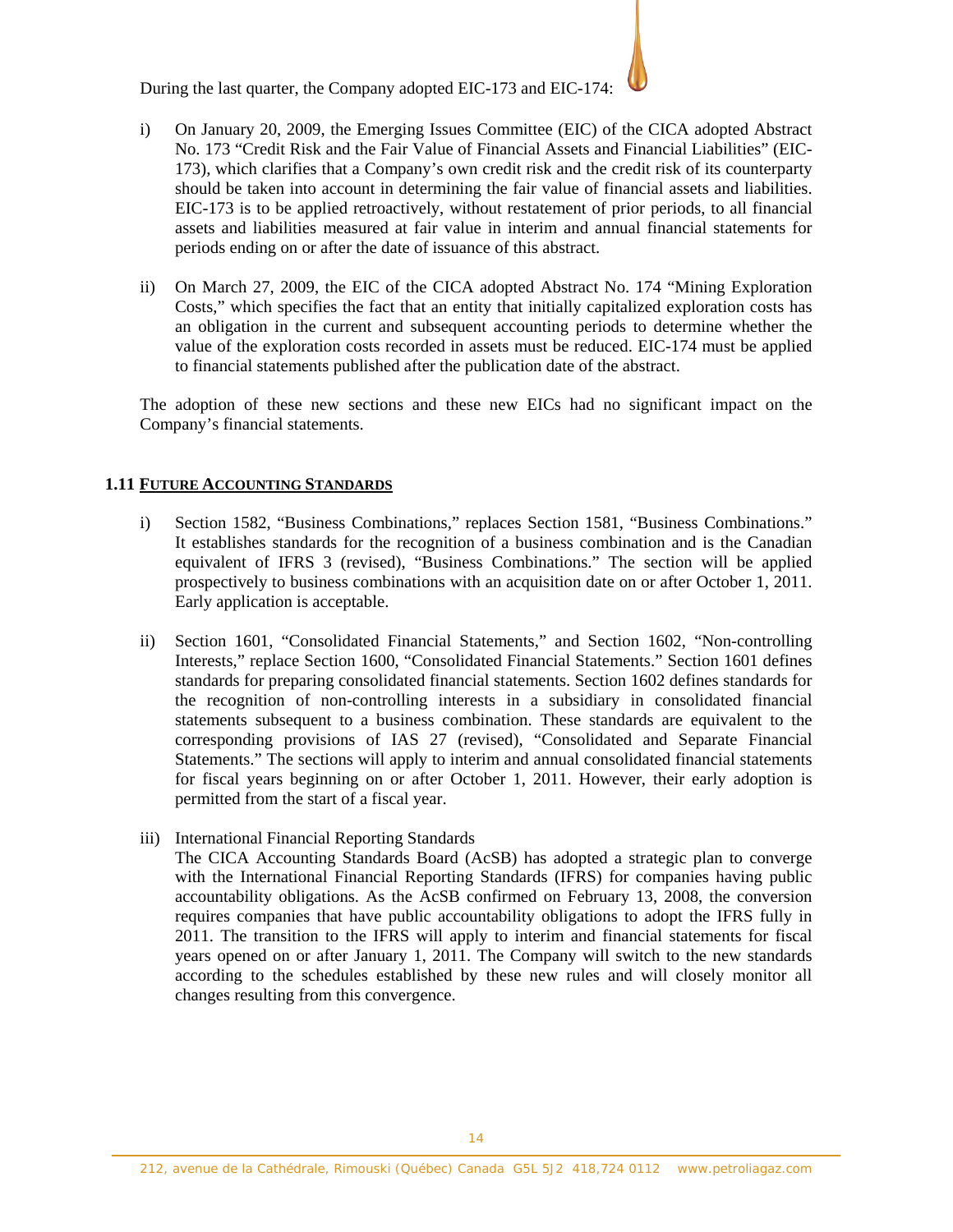

Its conversion project will be carried out in four stages: initial assessment, detailed assessment, design, and implementation. During fiscal year 2008, the Company began the first stage, the initial assessment, which involves analyzing the main differences existing between the GAAP and the IFRS, as well as an examination of the possible adoption options.

The Company will proceed with the detailed assessment and design stages beginning in fiscal year 2009. More specifically, in the detailed assessment stage, the Company will assess the impacts of the IFRS on accounting and financial reporting on systems and processes, business, employees, and others. This stage will determine the consequences of the change. Then, during the design stage, the Company will start the review of the accounting processes and systems that will be affected by the differences identified through analyses performed during the previous stages.

Finally, the implementation, planned for fiscal year 2011, will involve establishing the changes in policies, procedures, and practices as well as the IT systems.

## **1.12 FINANCIAL INSTRUMENTS**

## *Credit Risk*

Financial instruments that potentially subject the Company to credit risk consist primarily of cash and cash equivalents and accounts receivable. The Company's cash and cash equivalents are held with or issued by first-class financial institutions. Receivables mostly represent sums due from the federal and provincial government and from partners. Therefore, Management considers the risk of non-performance on these instruments to be very minimal.

# *Liquidity Risk*

Liquidity risks are the risks that the Company would be unable to cope with its financial obligations at the required times or could only do so at excessive cost. The Company finances its growth through the issuance of shares. One of Management's main financial objectives is to maintain an optimal level of liquidities by actively managing the exploration work to be carried out.

The oil and gas properties held by the Company are in the exploration stage. The Company's long-term profitability is partially linked to the costs and the success of the exploration and subsequent development programs, which may also be influenced by various factors.

Among these, factors to be considered include environmental regulations, features of possible oil and gas accumulations, i.e., the quality and quantity of the resources, as well as development costs for a production infrastructure, financing costs, price of oil, and the competitive nature of the industry.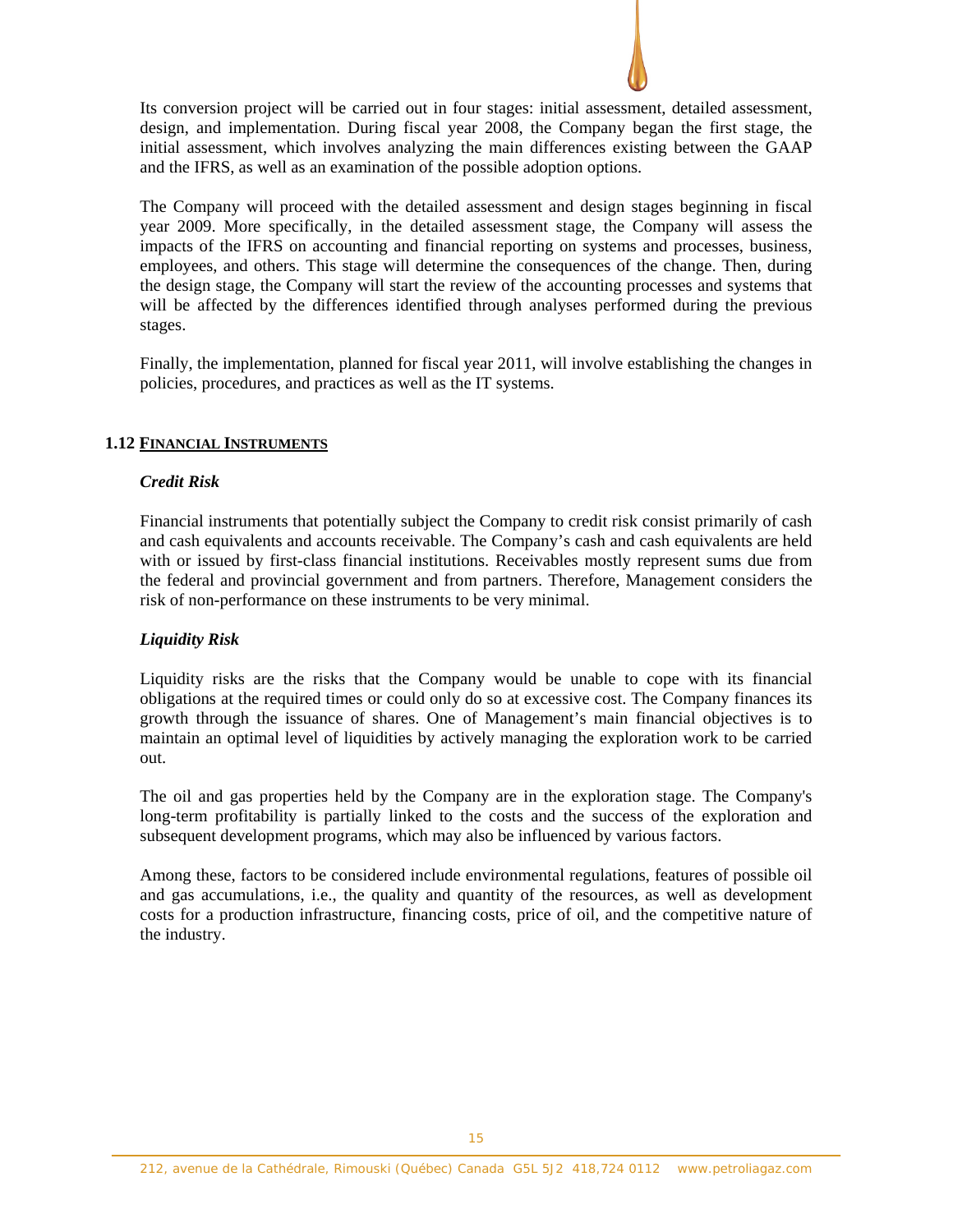

## *Market Risk*

Market risk is the risk that the fair value of the investment held for trading would fluctuate due to market price variations.

## **1.13 ADDITIONAL INFORMATION**

### a) Supplemental Information

Certain supplemental documents, including prior management reports and press releases, are available online at **www.sedar.com** in the documents section or on Pétrolia's Web site at: **www.petroliagaz.com**.

### b) Rule 51-102A Section 5.3

Details of deferred exploration expenses for the three- and nine-month periods ended June 30, 2009, are presented in the statement of deferred exploration expenses and in Note 6 of Company's interim financial statements of the same date.

### c) Rule 51-102A-Section 5.4

### *Information on shares issued, warrants, and stock options as at July 30, 2009:*

Common shares: 40,914,219 common shares have been issued and are outstanding.

Warrants: Warrants can be exercised as follows:

- 3,756,665 shares at the price of \$1.50 per share until December 6, 2009;
- 1,750.000 shares at the minimum price of \$1.00 per share until October 10, 2012;
- 3,000,000 shares at the minimum price of \$1.00 per share until January 10, 2013.

Outstanding stock options: The stock options granted to its directors, members of senior management, employees, and service providers are as follows:

- 270,000 options exercisable at a price of \$0.40 per share until March 15, 2010;
- 1,075,000 options exercisable at a price of \$0.40 per share until February 3, 2011;
- 150,000 options exercisable at a price of \$0.58 per share until May 10, 2011;
- 50,000 options exercisable at a price of \$0.74 per share until May 21, 2012;
- 1,037,500 options exercisable at a price of \$0.40 per share until June 21, 2012;
- 600,000 options exercisable at a price of \$0.60 per share until February 12, 2013;
- 150,000 options exercisable at a price of \$0.60 per share until March 3, 2013;
- 577,500 options exercisable at a price of \$1.25 per share until July 7, 2013;
- 180,000 options exercisable at a price of \$0.74 per share until May 21, 2014.